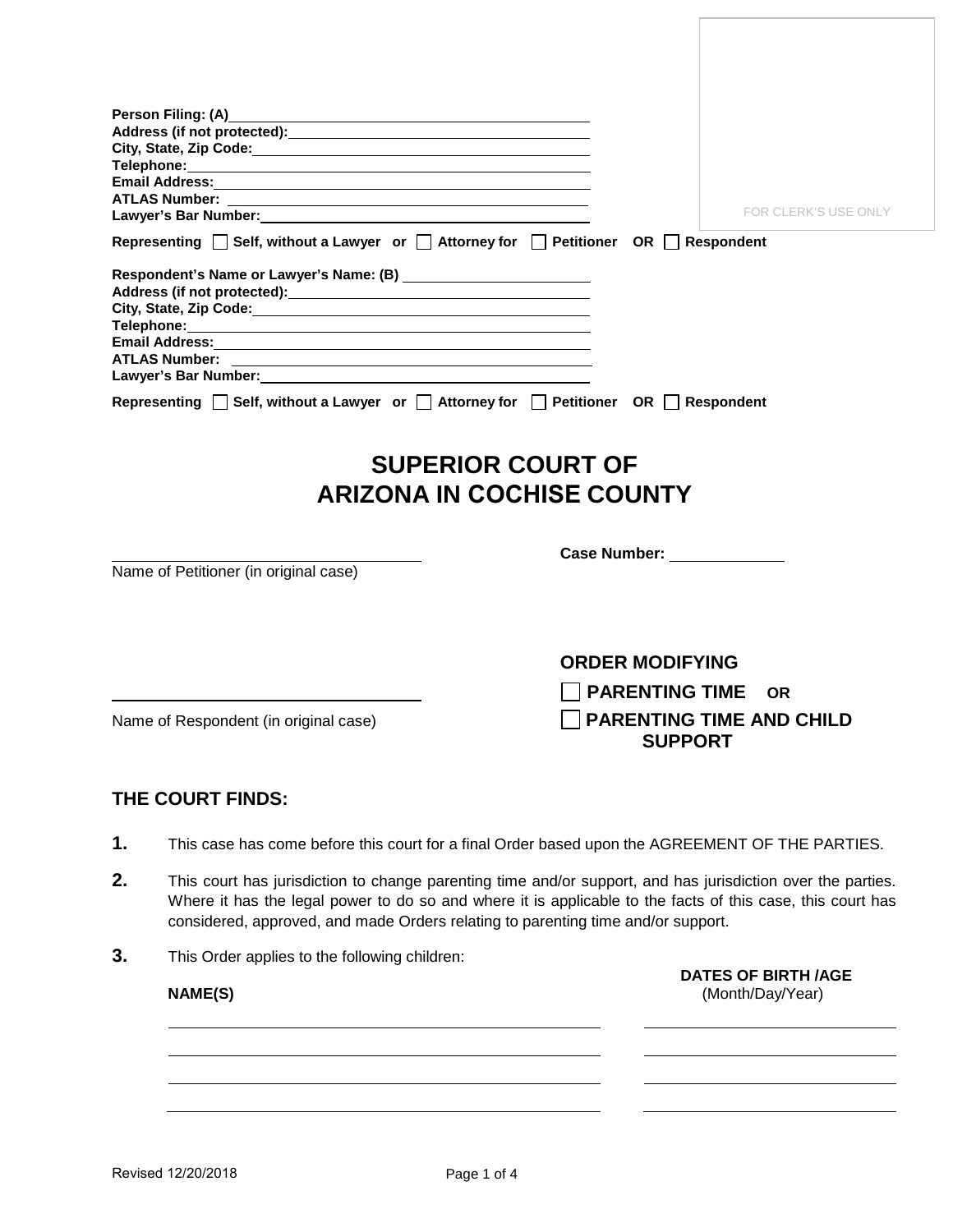Case No. \_\_\_\_\_\_\_

| 4. |  | <b>GROUNDS FOR CHANGING PARENTING TIME and/or Child Support.</b> Based upon the |  |
|----|--|---------------------------------------------------------------------------------|--|
|    |  |                                                                                 |  |

stipulation (agreement) of the parties, it is in the best interest of the minor child(ren) to change parenting time and/or child support at this time.

## **THE COURT ORDERS:**

The Order regarding parenting time and/or support dated is changed as follows:

#### **A. PARENTING TIME:**

- **1. Consense is a Reasonable parenting time** to the parent who is not the primary residential parent (OR)
- **2. Reasonable parenting time** to the parent who is not the primary residential parent according to the Parenting Plan attached. **(OR)**
- **3. Supervised parenting time** but only in the presence of another person, who is named below or otherwise approved by the Court:

The cost of supervised parenting time shall be paid by:

 **Mother or Father or shared equally** by the parties, or as follows:

**Restrictions on parenting time:**

| (OR) |                                                                    |
|------|--------------------------------------------------------------------|
| 4.   | No parenting time rights to $\Box$ Mother or $\Box$ Father due to: |
| 5.   |                                                                    |

#### **B. CHILD SUPPORT.**

|  |  |  |  | $\Box$ Child Support is unchanged, OR |  |
|--|--|--|--|---------------------------------------|--|
|--|--|--|--|---------------------------------------|--|

**Mother or Father** shall pay child support to other party in the amount of  $\$$ per month, payable on the first day of each month, beginning the first day of month following the signing of this Order. All child support payments shall be made through the Support Payment Clearinghouse by the attached *Income Withholding Order,* and shall include an additional statutory fee for processing.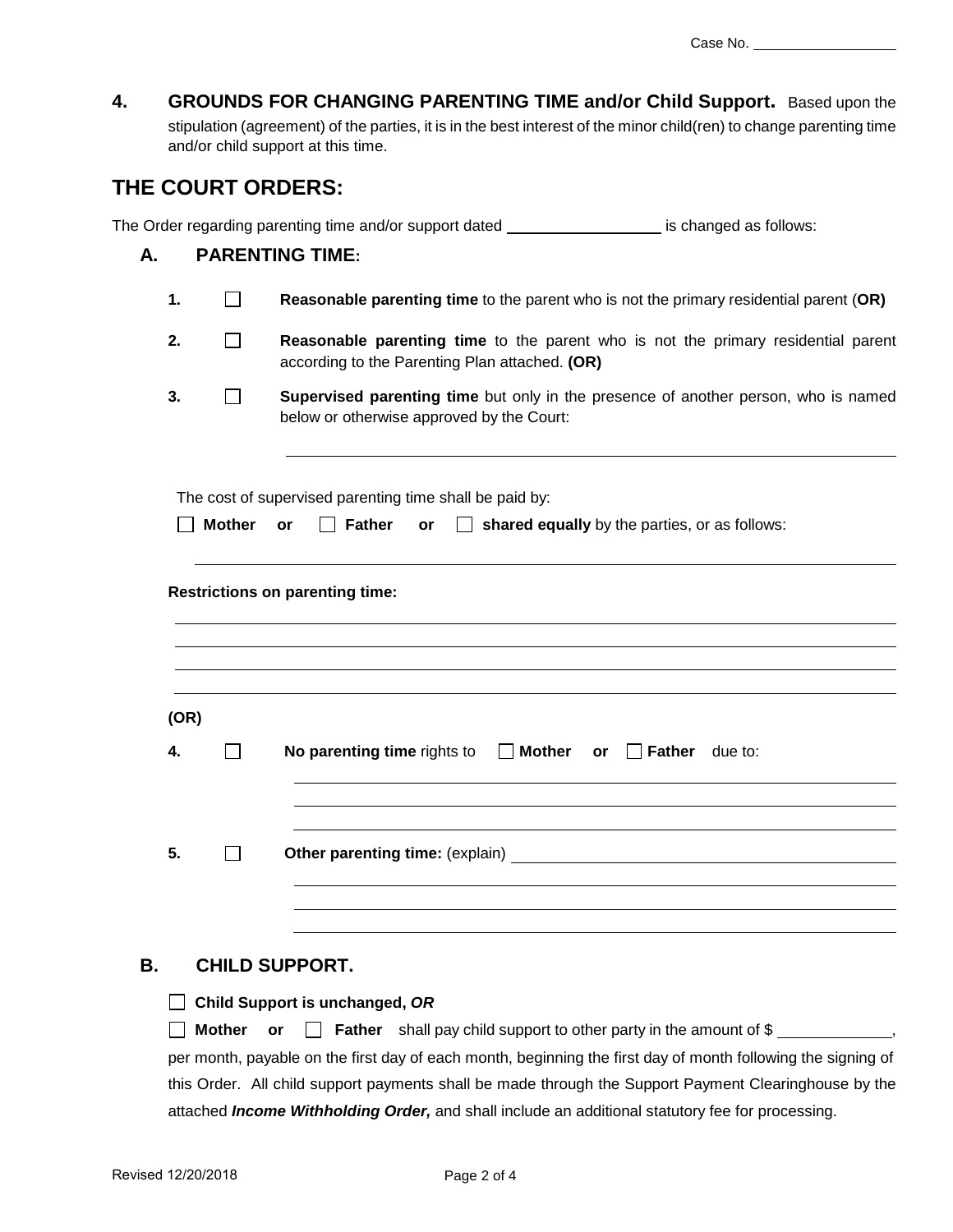Child Support is based on the information in the Child Support Worksheet attached and incorporated by reference, and the Arizona Child Support Guidelines, *OR*

| CHILD SUPPORT DEVIATION. The court, having reviewed the completed child support worksheet                 |
|-----------------------------------------------------------------------------------------------------------|
| submitted by the parties, agrees that the child support worksheet shows that child support would have     |
| been set at <b>been</b> set at <b>the suidelines</b> but for the deviation.                               |
| The court, having considered the best interests of the minor child(ren), deviates from the Guidelines for |
| the following reasons. (Describe reasons.)                                                                |

## **C. MEDICAL, DENTAL, VISION CARE.**

| Mother is responsible for providing:        | $\Box$ medical | $\Box$ dental $\Box$ vision care insurance.                |
|---------------------------------------------|----------------|------------------------------------------------------------|
| $\Box$ Father is responsible for providing: |                | $\Box$ medical $\Box$ dental $\Box$ vision care insurance. |

Medical, dental, and vision care insurance, payments and expenses are based on the information in the Child Support Worksheet attached and incorporated by reference. The party ordered to pay must keep the other party informed of the insurance company name, address and telephone number, and must give the other party the documents necessary to submit insurance claims.

**Non-Covered Expenses.** Mother is ordered to pay \_\_\_\_\_\_\_ %, **AND** Father is ordered to pay \_\_\_\_\_\_\_ % of all reasonable uncovered and/or uninsured medical, dental, vision care, prescription and other health care charges for the minor child(ren), including co-payments.

### **D. FEDERAL INCOME TAX DEDUCTION.**

| <b>Child's Name</b> | Date of Birth<br>(Month, Day, Year) | <b>Parent Entitled to</b><br><b>Deduction</b> | <b>For Calendar Year</b> |
|---------------------|-------------------------------------|-----------------------------------------------|--------------------------|
|                     |                                     | <b>Mother</b><br><b>Father</b>                |                          |
|                     |                                     | Mother $\Box$<br><b>Father</b>                |                          |
|                     |                                     | <b>Mother</b><br><b>Father</b>                |                          |
|                     |                                     | <b>Mother</b><br><b>Father</b>                |                          |

For years following those listed above while this Child Support Order remains in effect, the parties shall repeat the pattern above of claiming deductions for each child.

- **E. MEDIATION. The parties are required pursue court sponsored or private mediation or other form of ADR (Alternative Dispute Resolution) prior to filing for any future modification of custody or parenting time** (or "visitation", if for someone other than one of the parents)**.**
- **F. OTHER ORDERS.** This court makes further Orders relating to this matter as follows:

**DONE IN OPEN COURT:** .

**JUDGE OR COURT COMMISSIONER**